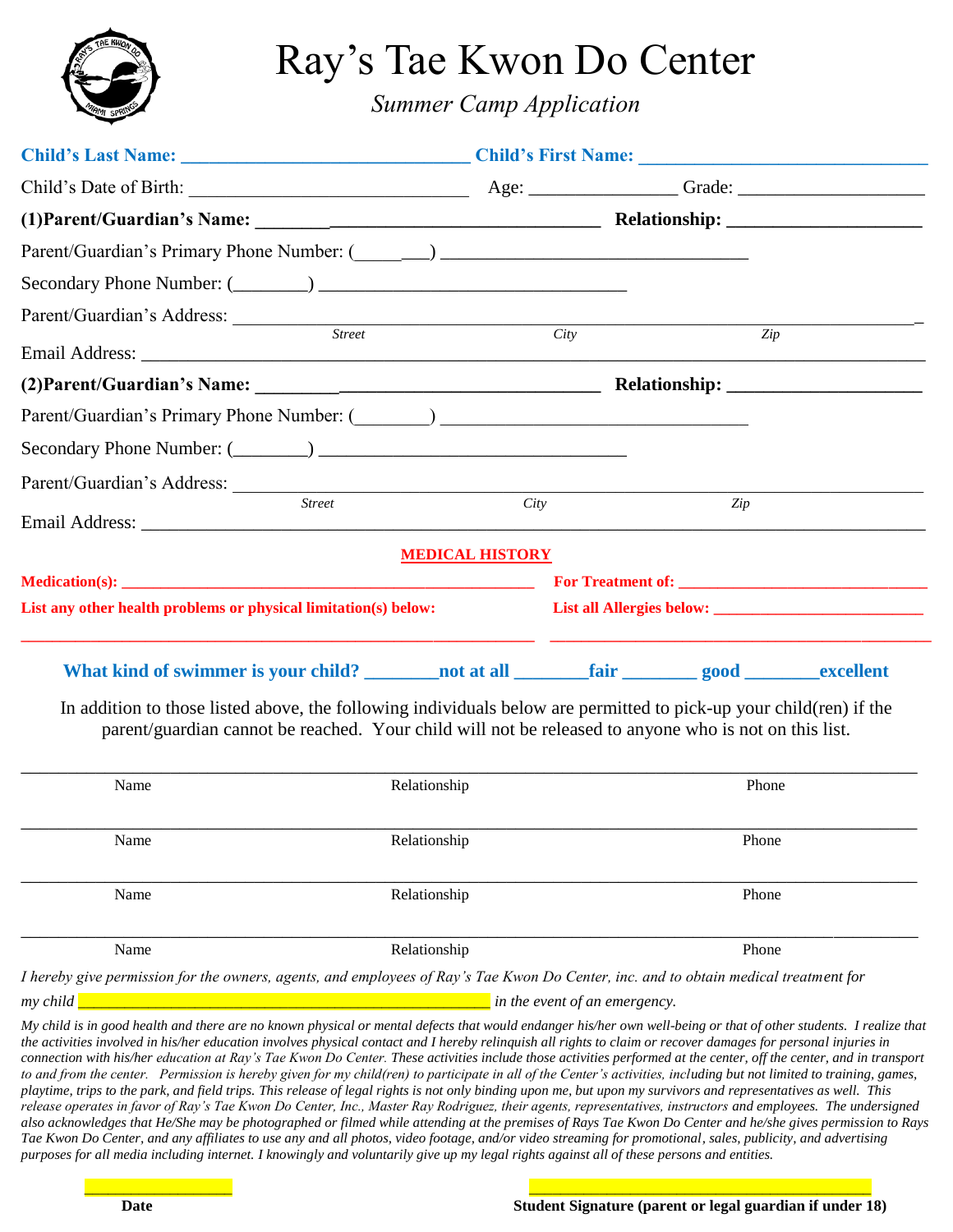## Ray's Tae Kwon Do Center

|                                                                            | <b>Camp Fees:</b><br><b>Registration: \$55 Supply Fee: \$25</b><br>\$265 (1) Child Additional Siblings 10% off for Each Additional Sibling<br>Camp Fee Includes: T-Shirt, Backpack and all Field Trips |  |  |  |
|----------------------------------------------------------------------------|--------------------------------------------------------------------------------------------------------------------------------------------------------------------------------------------------------|--|--|--|
|                                                                            |                                                                                                                                                                                                        |  |  |  |
|                                                                            |                                                                                                                                                                                                        |  |  |  |
| Registration: $\frac{1}{\sqrt{1-\frac{1}{2}} \cdot \frac{1}{2}}$           | Supply Fee: $\frac{2}{\sqrt{2}}$                                                                                                                                                                       |  |  |  |
| *Please check off the weeks attending below:                               |                                                                                                                                                                                                        |  |  |  |
| Tuition: $\Box$ Week #4<br><b>Week #1</b><br>(June $13^{th}$ - $17^{th}$ ) | (July $11^{th} - 15^{th}$ )                                                                                                                                                                            |  |  |  |
| <b>Week #2</b><br>(June $20^{th}$ - $24^{th}$ )                            | $\perp$ Week #5<br>(July $18^{th} - 22^{nd}$ )                                                                                                                                                         |  |  |  |
| Week #3<br>(June $27^{th}$ – July $1^{st}$ )                               | Week #6<br>(July $25^{th}$ – July $29^{th}$ )                                                                                                                                                          |  |  |  |
|                                                                            |                                                                                                                                                                                                        |  |  |  |

\_\_\_\_\_\_\_\_\_\_\_\_\_\_\_\_\_\_\_\_\_\_\_\_\_\_\_\_\_\_\_\_\_\_\_\_\_\_\_\_\_\_\_\_\_\_\_\_\_\_\_\_\_\_\_\_\_\_\_\_\_\_\_\_\_\_\_\_\_\_\_\_\_\_\_\_\_\_\_\_\_\_\_ \_\_\_\_\_\_\_\_\_\_\_\_\_\_\_\_\_\_\_\_\_\_\_\_\_\_\_\_\_\_\_\_\_\_\_\_\_\_\_\_\_\_\_\_\_\_\_\_\_\_\_\_\_\_\_\_\_\_\_\_\_\_\_\_\_\_\_\_\_\_\_\_\_\_\_\_\_\_\_\_\_\_\_

How did you hear about us? \_\_\_\_\_\_\_\_\_\_\_\_\_\_\_\_\_\_\_\_\_\_\_\_\_\_\_\_\_\_\_\_\_\_\_\_\_\_\_\_\_\_\_\_\_\_\_\_\_\_\_\_\_\_\_\_\_\_\_\_